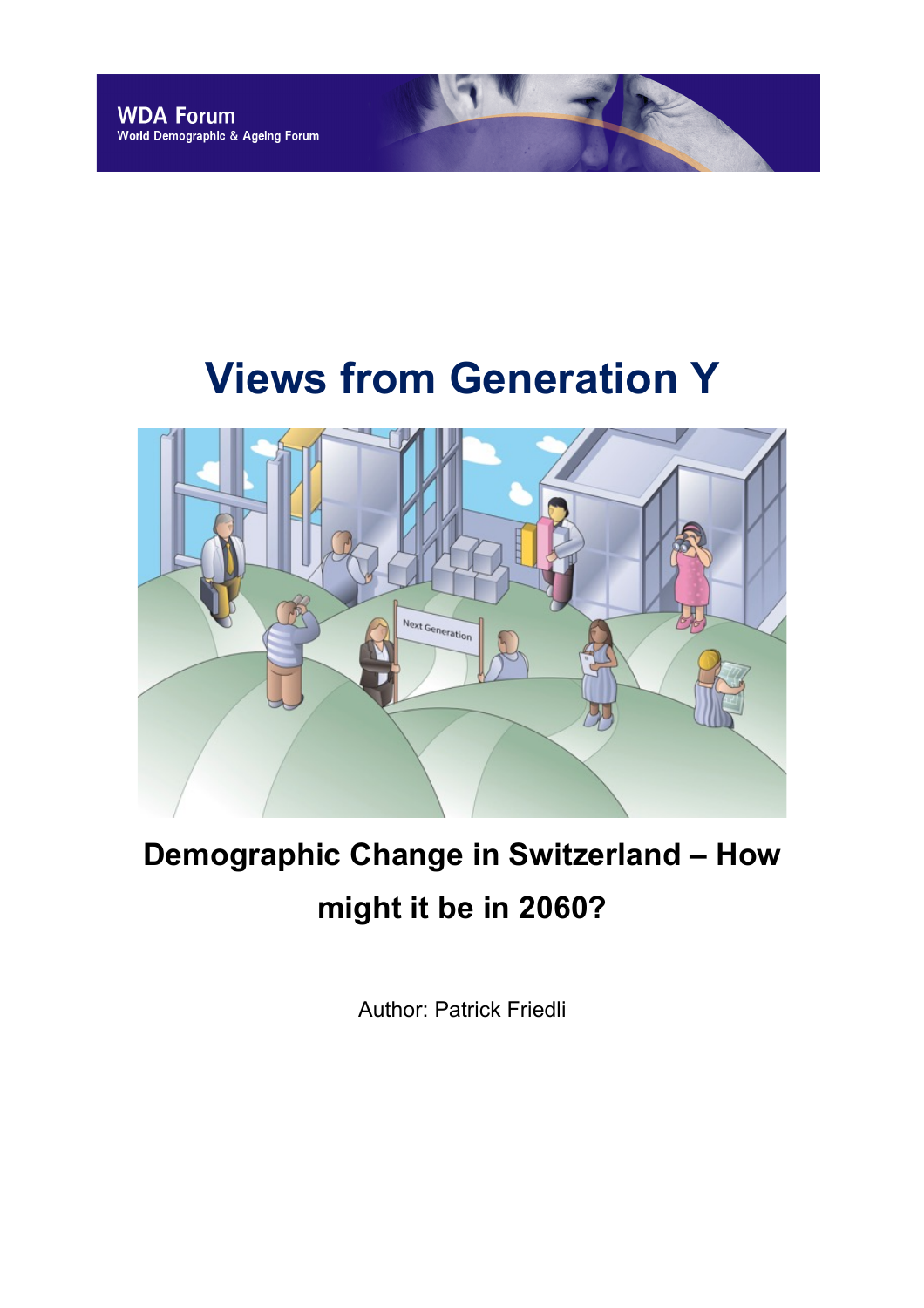# **Demographic Change in Switzerland – How might it be in 2060?**

#### **Introduction**

Demographic change is a topic that is often neglected by the majority of society. It is a continuous development influencing our present and especially our future life. Therefore, this paper will give an overview of the main aspects of people's lives that will change as a result of demographic movement, with special focus on a potential 100 year life in Switzerland. The increase in life expectancy that Switzerland has experienced in the past few decades marks a significant factor in demographic movement, with unpredictable consequences. This demographic shift will shape Switzerland's future society. In this paper, the conventional 3-phase model of youth, family/work and retirement will be questioned in order to find more agile solutions for upcoming societal challenges. The foundation of this paper lies on the scientific facts about demographic movement and assumptions about what a life course might be like in 2060. To bring a practical aspect to this paper, a group of high-level executives in the life sciences and pension sectors have been interviewed in order to capture their opinion regarding major changes in the future. Some of the assumptions made in this management summary are based on insights drawn from their opinions.

#### **Demographic movements in Switzerland**

Over the past few decades, life expectancy in Switzerland has increased significantly. While people born in 1960 had an average lifespan of 70 years, life expectancy in 2060 is forecasted to be 89 years. By contrast, fertility rates have demonstrated a different trend over the last 40 years and remain steady with a birth rate of 1.6 in Switzerland (Federal Statistical Office, 2019a).

This development was initiated by the increasing impact of science and technology, as well as an improved understanding of how to apply these resources. As a result, Swiss people age more healthily due to well-balanced nutrition, varied and frequent physical activity and access to world-class healthcare and health products (Cutler, Deaton & Lleras-Muney, 2006). This leads to a growing gap between numerical and biological age. Whereas numerical age is the number of years a person has been alive, biological age refers to how old a person feels and seems. On average, the gap between biological age and numerical age has grown 5 years per generation in

recent decades. Consequently, people can be more productive over their lifespan as they remain in better shape and can therefore still work even at an advanced age (O'Connor, 2016).

# **Questioning the status quo of education and social security entitlements in Switzerland**

#### Education

Even though education is already a fundamental part of Swiss society, the demographic change will force people to engage with it more. Due to the extended life course and the rapidly evolving economy, individuals will constantly have to adapt to changing environments. As a result, the future education system will not end after secondary school or university. In 2060, there will be new options to enable life-long access to further education. It is scientifically proven that people in Switzerland with higher education tend to live 6 years longer than those with lower education (OECD, 2017). Therefore, the Swiss education system needs to adapt to those circumstances and should give everyone the same opportunity to participate in educational enhancement. Otherwise, the gap between higher and lower levels of education will increase even more, which will lead to greater inequality in the country (Lutz, Butz & KC, 2014, pp. 14–17).

#### Pension system

While the retirement system today is set up to work for a numerically balanced society, the ongoing demographic shifts are causing a disequilibrium. The growing number of retirees will increase the burden on contributors to the statutory pension scheme. Whilst in 1970 there were 3 persons in the labour force for every pensioner, there are only 1.8 employed persons per retiree nowadays (Federal Statistical Office, 2019a). This shift in society's different age layers is not the only cause of the forthcoming funding bottleneck; another reason is the increase in recent decades of the average life expectancy. Therefore, reflection and reorientation will be vital to the reorganization of the life phase of retirement.

As a consequence of the 100-year life, the utilization period of pension payments will be around 35 years for every second person born today. This duration has more than tripled compared with for a person born in 1945 (Gratton & Scott, 2016, pp. 33–41). With this enormous increase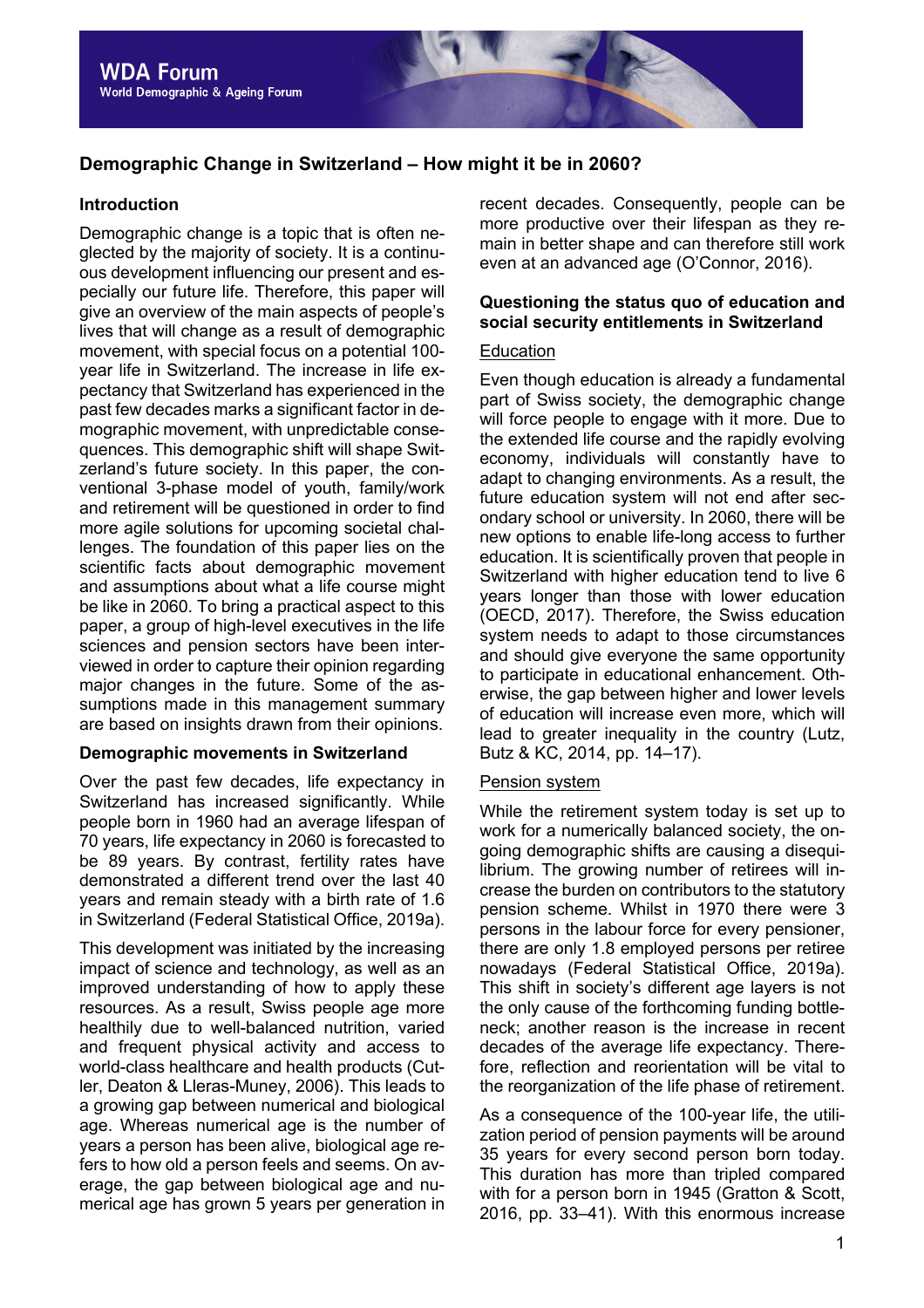

in the number of years in which retirees draw their pension, the current pension system will not be able to withstand the mounting pressure. There are ongoing contentious debates in the Swiss parliament about the age of retirement and the amount to pay out (Schäfer, 2019). Both solutions are dependent on the government implementing legislation regarding the pension system. The main reason why pension system adjustments lag behind what is required is that terms of office in the Swiss parliament are relatively short compared with the long-term challenges of demographic movement (Schäfer, 2019). Plans to recalibrate the pension system involve curbing the current system, a policy that will most probably harm the re-election prospects of the politicians responsible.

#### Voting systems

The Swiss voting system is also confronted with new challenges. The median age of eligible voters in 2060 will be around 55 years old (Federal Statistical Office, 2019a). This indicates an excessive voting power for older people, which could lead to an underrepresentation of the concerns of younger Swiss citizens. For instance, initiatives to restrict the pension system could be rejected because of the voting power and interests of older people who are most immediately affected. This trend has already reached other countries in Europe and can be observed, for instance, in the Brexit referendum. Whereas most voters under 44 wanted to stay in the European Union, the proposal to leave was accepted due to the voting power of people over 44 (Curtice, 2018). One solution against this problem could be to cluster voters into groups. For example, there could be different groups defined by their age (e.g. 18–35, 36–55, 56+). Each group would then have a voting share of 1/3 of the total vote. With this approach, there may be a chance to better take the opinion of young people into account in the political process.

# **Changes in life courses by 2060**

# Childhood

While the share of children under 14 years old will remain stable over the next 40 years, the population stratum of people over 65 will grow from 19.1% today to 29.5% in 2060. This also induces a significant decline in the relative share of people between the ages of 15 and 64 by approximately 10% (Federal Statistical Office, 2019a). This change in society's composition has

implications for parenting children. The increasing number of older people could result in an evolving childcare system, where grandparents and even great-grandparents want to spend more time with their grandchildren. Involving the grandparents could also be a tactic used by parents to shift capacity from family life to work. This could result in changed family patterns with a new distribution of roles within a three-generation household.

#### Young adults

The biggest change in the life course of young adults will most likely be in the realm education. As discussed above, individual education will henceforth continue throughout the whole lifespan and will not only be limited to school attendance in youth. The basis for this lifelong education is set in the early stage of life, for example with the decision whether or not to pursue a university degree. In the last 25 years, the number of university graduates has doubled in Switzerland. According to the Federal Statistical Office, this upward trend will continue. It is estimated that in 2040, more than 55% of the Swiss population will finish some kind of tertiary education (Federal Statistical Office, 2019b). The decision to graduate could be economically important when it comes to future employment. Earlier generations tended to spend their working life in one type of work (Gratton, 2011, p. 320). As the duration of working life could extend to 60 years, switching career path is an option that many individuals will consider. Demographic movement is also a factor that affects labour markets. Due to the increasing number of elderly people, the healthcare sector will grow (Federal Statistical Office, 2019c). It can be inferred that education will not only occur during youth but will rather be a development woven into different periods throughout the working life. Nevertheless, the guiding foundation for the education career will most probably still be defined in the early stages of life. Technology, the business environment and customer preferences will continue to rapidly change in the lead up to 2060. Therefore, those factors are worth considering when it comes to choosing a field of study.

# Adults in employment

As a consequence of the pension dilemma, citizens are left taking responsibility for the majority of their own pension and for saving money independently.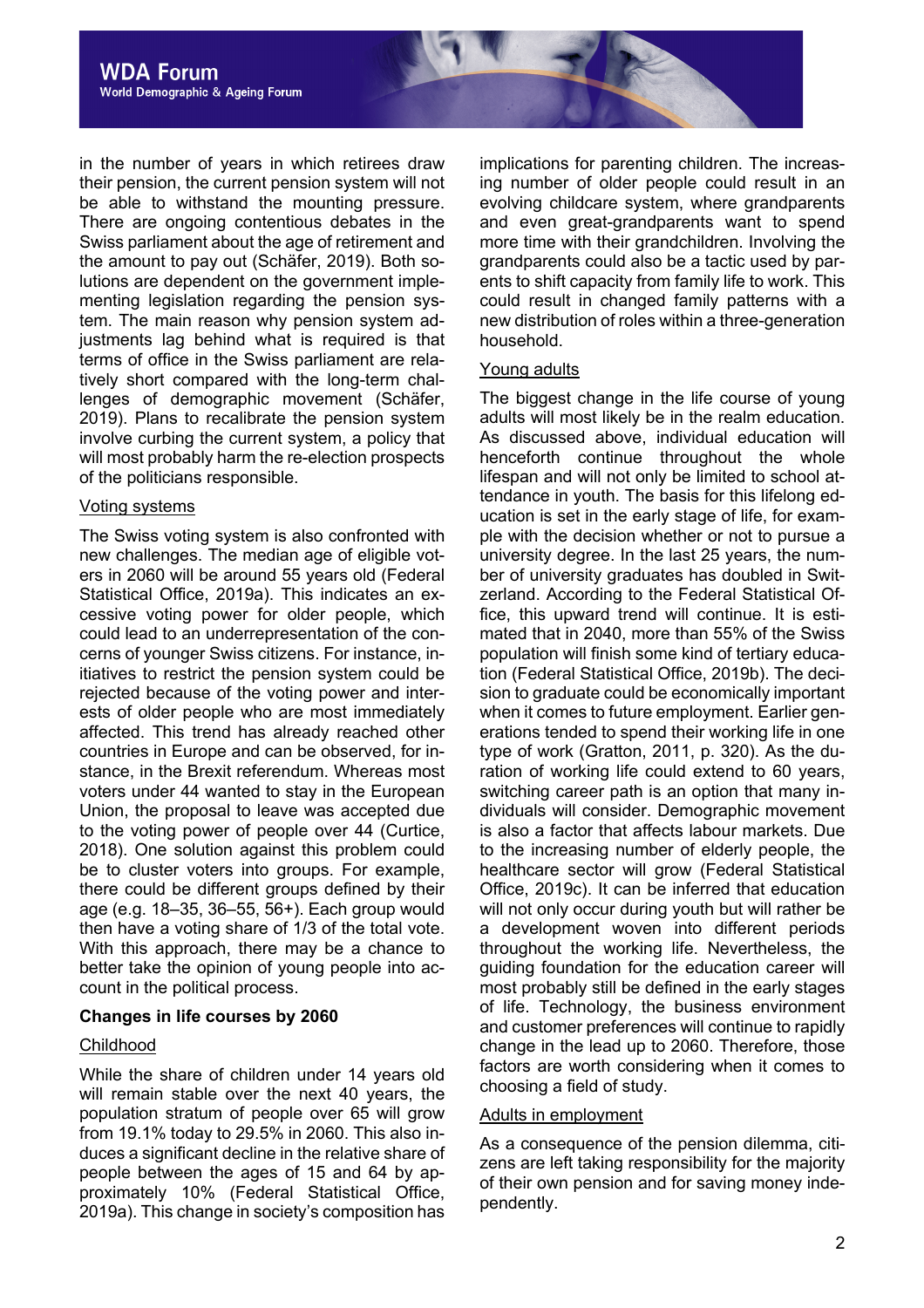

Figure 1 illustrates how much money a person must save in order to retire at a certain age. Under the assumption of a 100-year life, an individual would need to save around 25% of their salary in order to live on 50% of their final salary once retired. And that figure of 25% is only for the pension; other expenses like paying off a mortgage are not included. It is hard to imagine setting aside such a sizable amount of a monthly salary just for retirement, particularly for people who have to support a family.



*Figure 1: Savings rate and retirement age for a 100 year life (Gratton & Scott,2016)*

Money and professional careers will certainly be a key priority, but private life and leisure will also be of significant importance to most people. Finding the balance between money and intangible assets will be one of the main challenges for adults in the workforce (Gratton & Scott, 2016, pp. 67–69). Furthermore, better physical and mental health enhances performance in professional life. This means maintaining relationships and being physically active are prerequisites for a happy and productive life. Therefore, employers should provide as much flexibility as possible to facilitate a healthy lifestyle.

#### The old-age workforce

Due to the current pension dilemma, people need to work longer or need to save more money during their time in employment. With an increasing lifespan, people do have the ability to work longer and can thus accumulate more productive working hours (O'Connor, 2016). This does not necessarily mean that people have to work full time until they are 80 years old in order to finance their pension. The solution could rather be found in a model in which people start to retire gradually. Such a retirement could start at the age of 55 with a continuous reduction of working time until the age of 75, at which point one could enter

final retirement. This model offers many advantages; for example, it could allow people the time to slowly get used to retirement, a status many people struggle to adjust to. Also, older people are looking for more autonomy and control over the pace of their work. They also like to provide their expertise purposefully rather than just for earning money. A change in mindset to look for work with a more meaningful purpose can activate the intrinsic motivation that encourages people to work longer (Span, 2018).

The old-age workforce is in transition towards retirement within the next few years. Formed of the so-called baby boom generation, born between 1946 and 1964, they are ending their professional careers and entering retirement at age 65. As the term "baby boomers" already implies, this generation is characterized by its high birth rate compared with other generations.



*Figure 2: Age distribution 2020–2060 (Federal Statistical Office, 2019a)*

Figure 2 shows the changing age distribution of the Swiss population. It illustrates that the number of people retiring is much higher than the number of people moving up to working age. This movement is one cause of the pension dilemma that Switzerland will experience until 2060. However, in the year 2060, the demographic structure of Switzerland will settle to a steady level, as shown in Figure 2. This implies that the pension problem will most probably resolve itself eventually. Until 2060, though, this movement is going to cause great difficulties.

#### Retirement

Not only children but also the retired population will be affected by the family structure of 2060. As discussed before, three-generation house-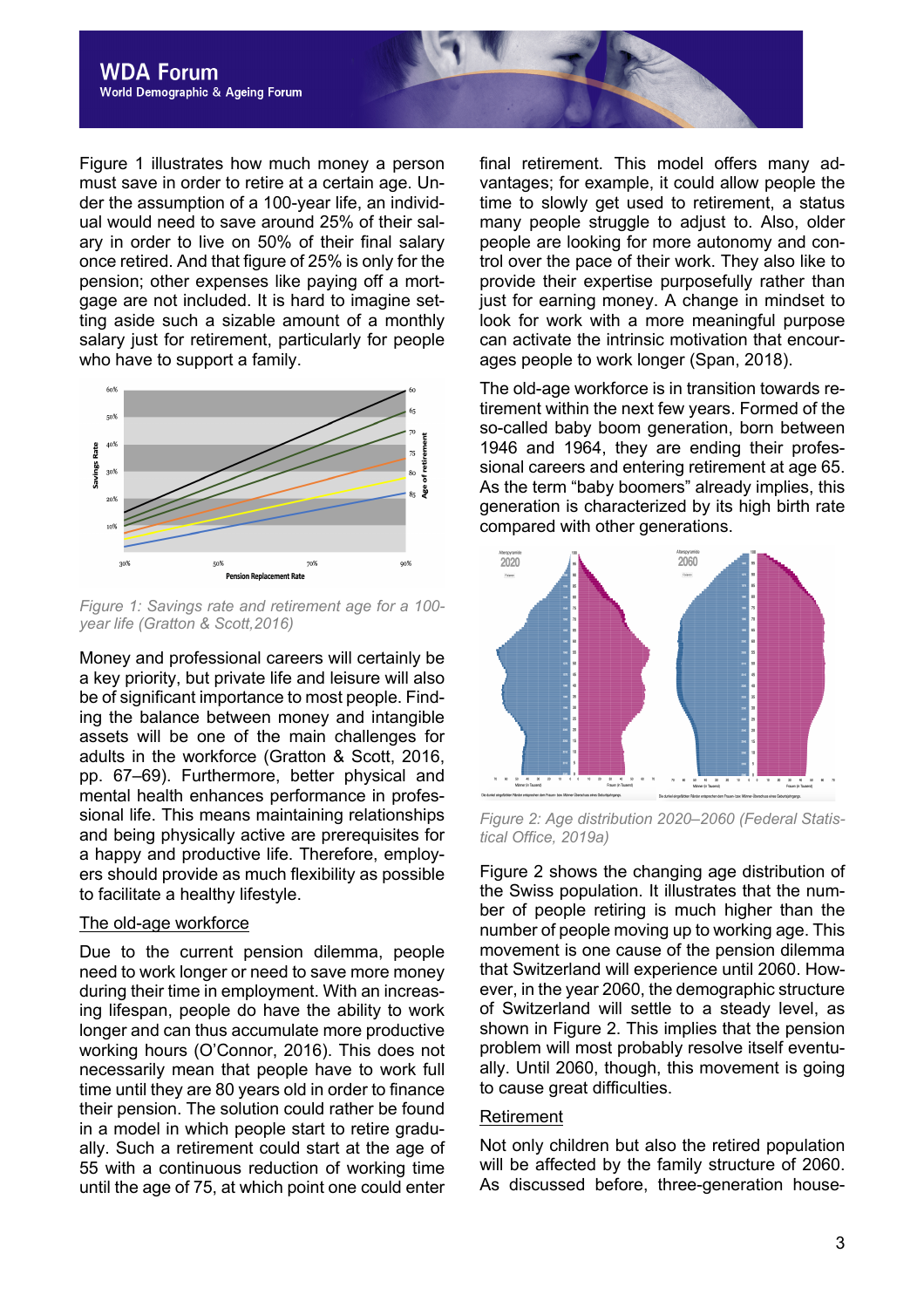holds could become more common , and grandparents could become highly involved in the everyday life of their children and families. Their role in the family will become more central, which could also help structure their day -to -day lives during retirement.

With advanced age, retirees will also be confronted with more health problems. Even though people will live longer, at a certain time, their bodies will still suffer the symptoms of age. Chronic conditions – dementia being a stand -out example – will pose serious threats to the welfare of older people. Not only is the sick person affected, but also their family and friends who will have to deal with the declining health of their loved one. There is also a high burden of care, which has to be carried either by the state or t hrough public sources (Groth, Klingholz & Wehling, 2009). How the body reacts to a 100 - year life is still not properly investigated and therefore remains a mystery for now, but there will definitely be ramifications for the healthcare sector.

# **Conclusion**

Longevity has already changed societies in developed countries and will certainly continue to disrupt many existing systems, including in Switzerland. This trend has several implications: the family picture will change, shifts in career paths will occur more frequently and education will not be finished until retirement. In order to finance longevity , new retirement models must be developed and adapted to the needs of an older workforce. The economy will change, and agile sectors will be best placed to profit from these unprecedented demographic movements. A 100 year life does not only rely on monetary success but also on intangible assets like good physical and mental health, as well as a social circle with encouraging friends and a happy family.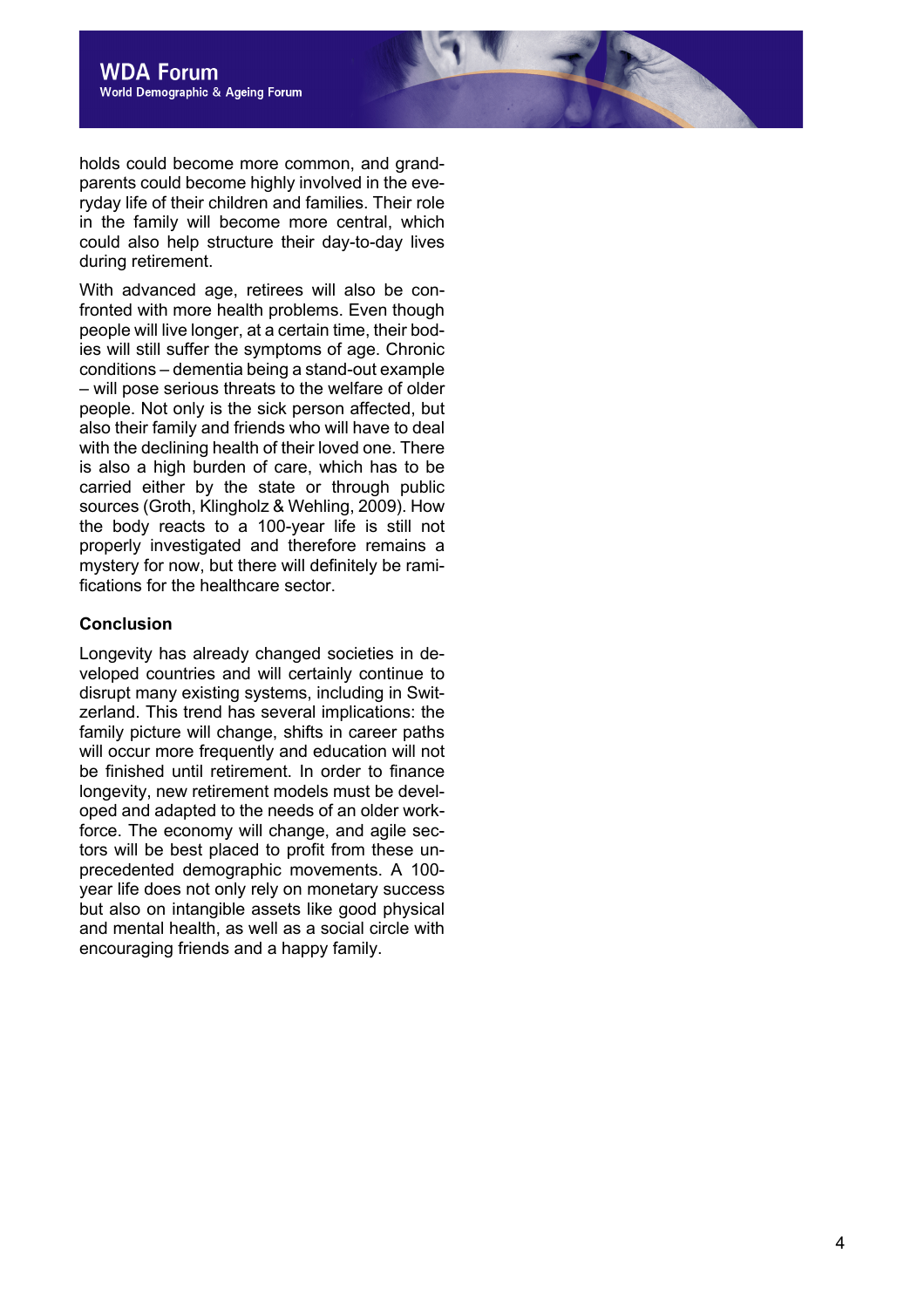# **Key References**

- Cutler, D., Deaton, A., & Lleras-Muney, A. (2006). "The determinants of mortality" *Journal of Economic Perspectives*, 20 (3): 97–120.
- Curtice, J. (2018). "How young and old would vote on Brexit now." Retrieved 30 October 2019 from: https://www.bbc.com/news/uk-politics-45098550
- Federal Statistical Office. (2019a). "Population change scenarios for Switzerland." Retrieved 30 October, 2019 from: https://www.media-stat.admin.ch/animated/chart/01pyramid/ga-q-01.03.02 dashboard.html
- Federal Statistical Office. (2019b). "Scenarios for the population's educational level." Retrieved from: https://www.bfs.admin.ch/bfs/en/home/statistics/educationscience/system-scenarios/scenariospopulation-level.html
- Federal Statistical Office. (2019c). *Gesundheitsstatistik 2019.* Retrieved from: https://www.bfs.admin.ch/bfs/de/home/statistiken/katalogedatenbanken/publikationen.assetdetail.1290-1900.htmlscenarios/scenariospopulation-level.html
- Gratton, L. (2011). *The shift: The future of work is already here*. London: Collins.
- Gratton, L., & Scott, A. (2016). *The 100-year life: Living and working in an age of longevity*. London: Bloomsbury.
- Groth, H., Klingholz, R., & Wehling, M. (2009). "Future demographic challenges in Europe: The urgency to improve the management of dementia." *The WDA – HSG Discussion Paper Series on Demographic Issues.*
- Lutz, W., Butz, W. P., & KC, S. (2014). *World population and human capital in the twenty-first century.* Oxford: Oxford University Press.
- O'Connor, P. (2016). "A 100-year life and what it means for the world of work." Retrieved 30 October, 2019 from: https://pwc.blogs.com/the\_people\_agenda/2016/11/a-100-year-lifeand-what-it-means-for-the-world-ofwork.html
- OECD. (2017). *Health at a Glance 2017: OECD Indicators*. Paris: OECD Publishing. Retrieved from: https://doi.org/10.1787/health\_glance-2017-en
- Schäfer, F. (2019). "Nach uns die Milliardenflut – die Schweizer Rentenpolitik ist ungerecht." Retrieved 30 October, 2019 from: https://www.nzz.ch/meinung/nach-unsdie-milliardenflut-die-schweizer-rentenpolitik-ist-ungerecht-ld.1493659
- Span, P. (2018). "Many Americans try retirement, then change their minds." Retrieved 30 October 2019 from: https://www.nytimes.com/2018/03/30/health/unretirement-work-seniors.html